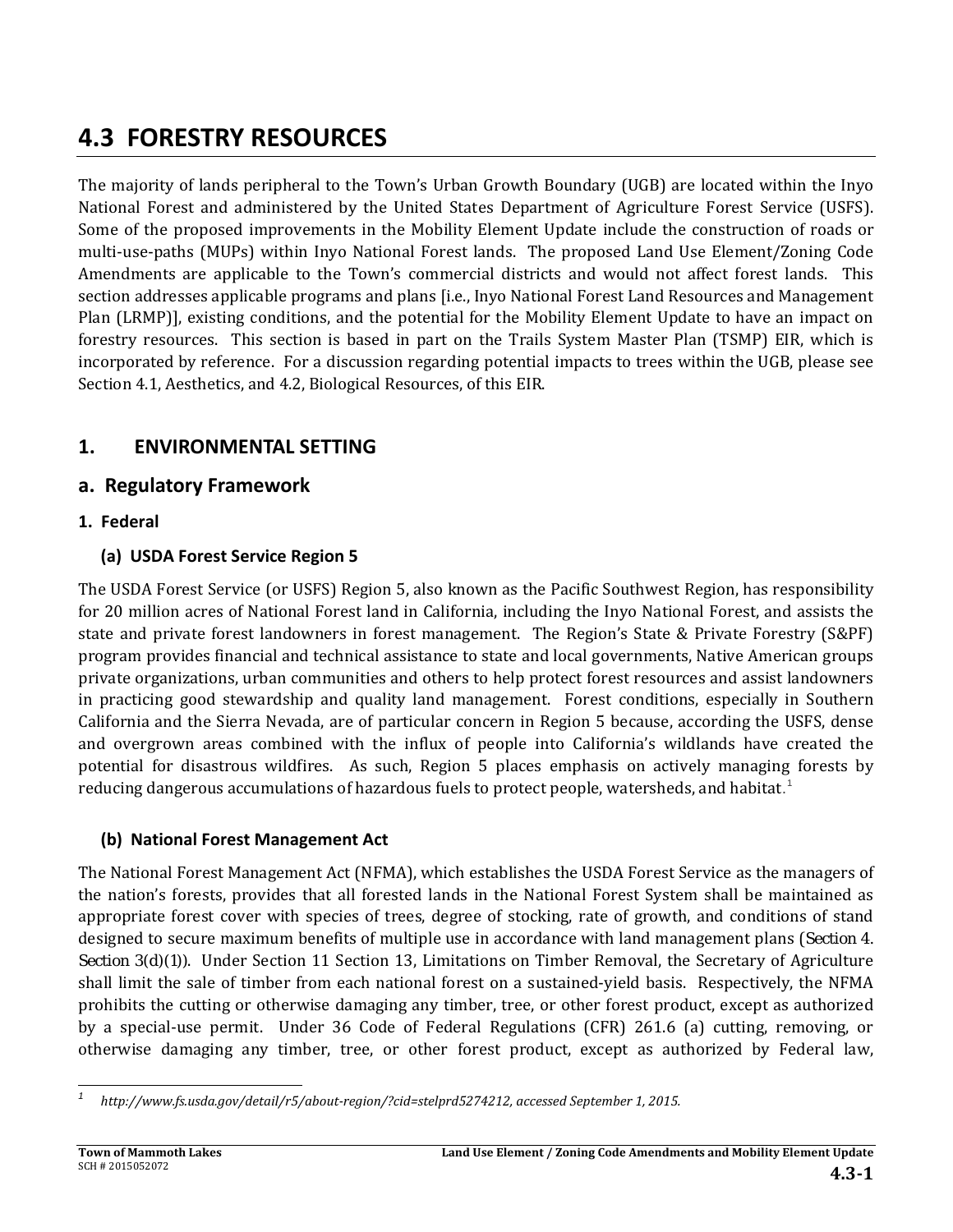regulation, permit, contract, special use authorization is prohibited and (b) no tree can be cut before a Forest Office has marked it or otherwise designated the tree for cutting. The special-uses program authorizes uses on national forest land that provide a benefit to the general public and protect public and natural resources values. 36 CFR 1.1 allows a permit to be issued to authorize an otherwise prohibited or restricted activity or impose a public use limit. The activity authorized by a permit shall be consistent with applicable legislation, federal regulations and administrative policies, and based upon a determination that public health and safety, environmental or scenic values, natural or cultural resources, scientific research, implementation of management responsibilities, proper allocation and use of facilities, or the avoidance of conflict among visitor use activities will not be adversely impacted.

36 CFR 251.50 (a) establishes the scope of "special use" permits on National Forest lands. According to this statute, all uses of National Forest System lands, improvements, and resources, except those authorized by the regulations governing shared use of roads are designated "special uses." Before conducting a special use, individuals or entities must submit a proposal to the authorized officer and must obtain a special use authorization from the appropriate office. 36 CFR251.53 (j) allows temporary or permanent easements for road rights-of-way over lands and interests in land administered by the Forest Service.

### **(c) Inyo National Forest Land and Resource Management Plan**

The purpose of the Inyo National Forest Land and Resource Management Plan (LRMP) is to provide integrated multiple resource management direction for all Inyo National Forest resources. Chapter 2 of the LRMP identifies issues and concerns identified during the development of the plan. Identified needs are the construction of trails and the improvement of existing trails; the need for trails specific to cross-country trails, hiking and handicapped trails; the need to locate, design, and construct trails to provide the desired experience while minimizing resource damage. The LRMP identifies the greatest need for new trails in concentrated recreation use areas and Nordic ski areas.

The LRMP includes monitoring of more than 20 broad resource categories ranging from air quality to wilderness. Chapter 5 (Management Direction) of the LRMP provides management goals, objectives, standards and guidelines, prescriptions and direction for each of the 20 management areas. Proposed roadway and MUP improvements are located in both LRMP Management Area No. 8 (Mammoth Escarpment) and Management Area No. 9 (Mammoth). A goal of the LRMP is to continue a land and resource management program with non-federal lands through special use administration, landownership adjustment, and other measures. Another goal is to provide a broad range of developed and dispersed recreational opportunities.

LRMP policies include the acquisition of lands with easements to assure access to public lands and resources. A general objective of the LRMP is to construct and maintain facilities to regional standards and to design at least 10 percent for the physically limited.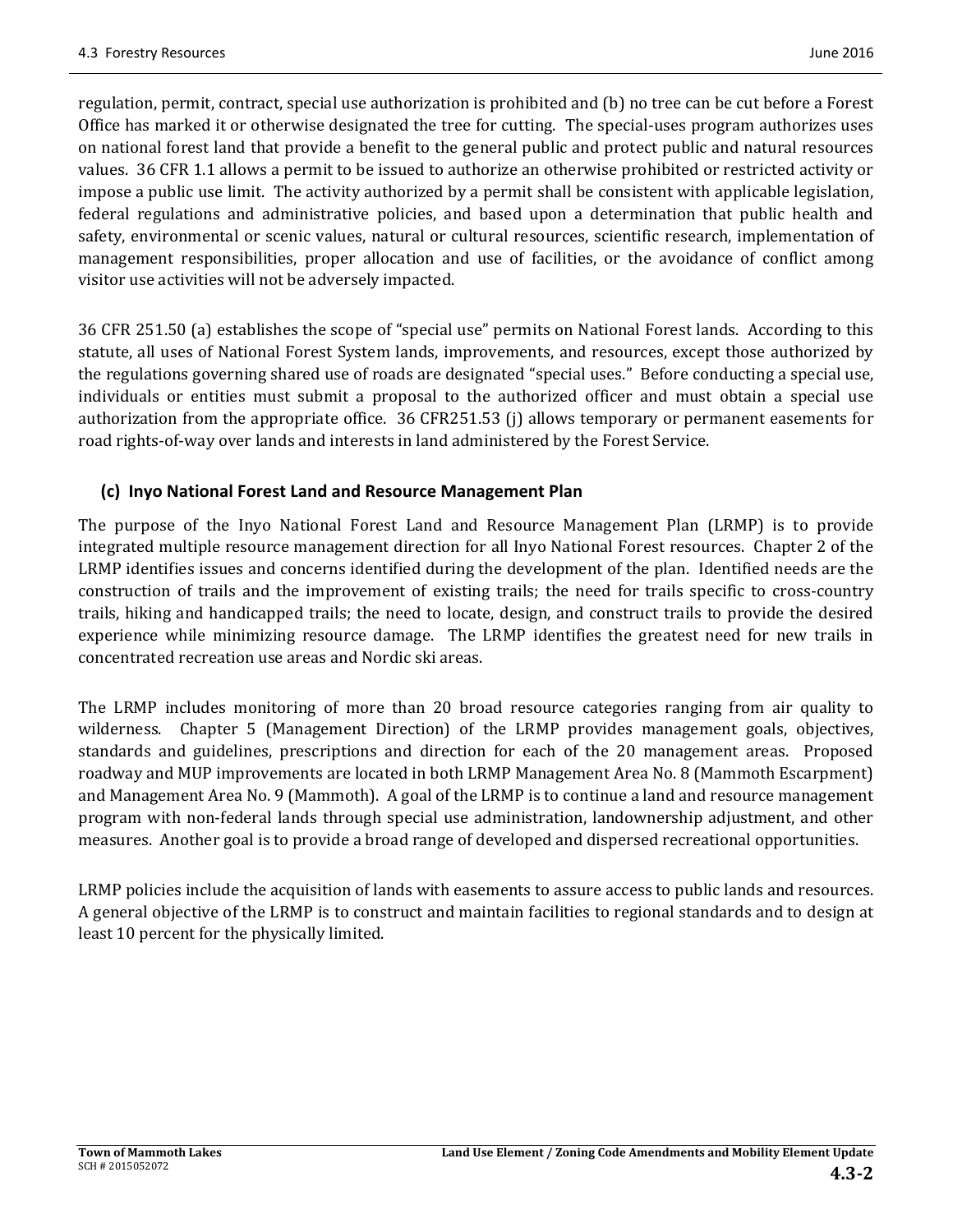Objectives and guidelines related to Management Areas No. 8 and No. 9 include the following:

#### Management Area No. 8 (the regional forested area around the Town of Mammoth Lakes):

Identify and program dispersed trail facilities in the Mammoth Lakes Basin, including hiking and equestrian trail opportunities in all areas and bicycle trails in the Lakes Basin. Include opportunities for mountain bike trails within the Management Area. Interface the trail system with the community.

#### <u>Management Area No. 9 (the forested area in proximity to the Town of Mammoth Lakes UGB)</u>

Provide trail interface opportunities with the community of Mammoth Lakes.

#### **2. State**

#### **(a) California Code of Regulations, Title 14**

The California Code of Regulations (CCR), Title 14, Div. 1.5, requires any person who wishes to convert timberland to uses other than growing timber on all but non-federal lands, to obtain a conversion permit from the California Department of Forestry and Fire Protection (CalFire). Timberland is defined by Public Resources Code (PRC) Section 4526 to be land, other than federal land, which "... is available for, and capable of, growing a crop of trees of any commercial species used to produce lumber." The Board of Forestry has defined commercial species to include conifers but not hardwoods. Under Title 14 [RM-73 (1102.1bc)], uses that are exempt from the State's Conversion and Timber Harvesting Plan Requirements (Notice of Timber Operations) include the removal of trees for public rights of way. Title 14 would only be applicable to private, state, county or other non-federal lands. Title 14, Section 1280 also provides for Fire Hazard Severity Zones (FHSV) for counties in the state. For instance, based on CalFire input, Tom's Place (south of Lake Crowley) is upgraded from "moderate" to "high" to reflect greater hazard potential in Pinyon pine and juniper areas of relatively deep soils. No such designation has been applied to the Mammoth Lakes area.

#### **(b) Sierra Nevada Forest and Community Initiative Action Plan**

State Assembly Bill 2600 (enacted in 2004) created the Sierra Nevada Conservancy (SNC), the responsibility of which is to (i) reduce the risk of natural disasters, such as fire; (ii) support efforts that advance both environmental preservation and the economic well-being of Sierra residents in a complimentary manner; and (iii) aid in the preservation of working landscapes for California's state, federal, and private forest lands (approximately 10.5 million acres). The SNC, in partnership with the USFS, launched the Sierra Nevada Watershed Improvement Program, a collaborative program to restore the health of California's primary watersheds through increased investment and needed policy changes. The resulting policies are set forth in the Sierra Nevada Forest and Community Initiative (SNFCI) Action Plan (adopted December 4, 2014).

The focus of the SNFCI Action Plan is to address key issues and impediments affecting successful achievement of increased forest resiliency through restoration in the Sierra Nevada Region. This plan largely serves as a regional blueprint to guide the development of watershed level plans. According to the SNFCI, the restoration and protection of the health of forests and other habitat and landscapes is the primary focus of the health of California's primary water source. Key objectives of the Action Plan are to: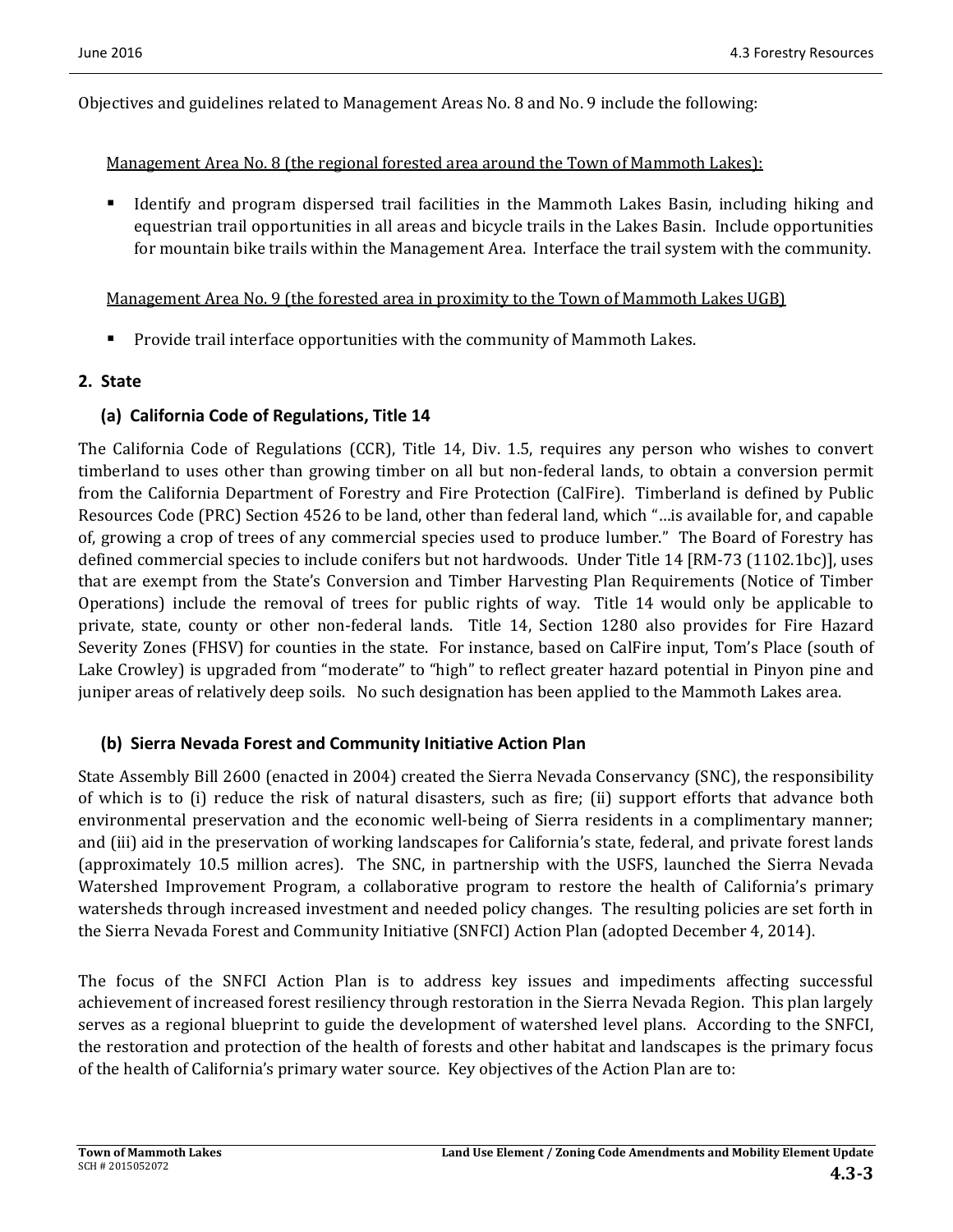- Identify and quantify the specific projects needed to restore Sierra Nevada forests to a state of resilience and the cost of their implementation. This data will include factors beyond the natural landscape, including but not limited to wood and biomass processing infrastructure capacity and local capacity for collaboration.
- Increase state and federal investment in forest restoration activities, as well as securing investment from downstream beneficiaries and the private sector. The SNFCI Action Plan will be used as an engagement tool to attract investment in the Sierra Nevada by clearly identifying the benefits of restoring forest resiliency, as well as the negative consequences of failing to do so.
- Address state and federal policy issues that will remove impediments and increase the pace and scale of forest restoration and improving the socioeconomic well-being of Sierra communities. While additional investment for needed restoration is critical, this plan identifies a number of policy issues currently serve as impediments to restoration.

### **3. County**

### **(a) Mono County Regional Transportation Plan and General Plan Update**

The purpose of the adopted Mono County General Plan (1992) is to establish policies to guide decisions on future growth, development, and conservation of natural resources in the unincorporated area of the county. The plan reflects community-based planning and includes individual area plans for Mono County communities. As discussed in the adopted General Plan, approximately 94 percent of the land in Mono County is publicly owned; approximately 88 percent of the public land is managed by the USFS, and other public agencies. According to the adopted General Plan, because such a great percentage of the land in the county remains open space and since the County has no direct authority over much of that land, one of Mono County's main concerns about open space is coordinating county policies with the land use policies of the agencies managing the public lands.<sup>2</sup> The County is also concerned about the impacts of federal open space policies on county resources.

The Mono County General Plan Update (2015) also states that the County has limited direct planning authority over only a small percentage of the lands in the county and, therefore, must work with other land managers to manage the natural resources in the area.<sup>3</sup> Under the adopted General Plan and Draft General Plan Update, the unincorporated County area around the Town of Mammoth Lakes is designated as Resource Management  $\text{(RM)}^4$  which is intended to recognize and maintain a wide variety of values in the lands outside the existing communities. According to the General Plan Update, land use designations reflect federal designations. 

# **b. Existing Conditions**

The Inyo National Forest covers parts of the Sierra Nevada Mountains of California and the White Mountains of California and Nevada. The forest, which stretches from the east side of Yosemite to south of Sequoia National Park, covers approximately 1,903,381 acres and nine designated wilderness areas that protect over 800,000 acres. Geographically, it is split in two, on each side of the Long Valley Caldera and Owens Valley.

<sup>&</sup>lt;u> 1989 - Johann Stein, fransk politik (d. 1989)</u> *2 Mono County General Plan, Conservation and Open Space Element, 2012, page V‐3).*

*<sup>3</sup> Mono County General Plan, page II‐105, 2015.*

*<sup>4</sup> Mono County General Plan, Figure 72.*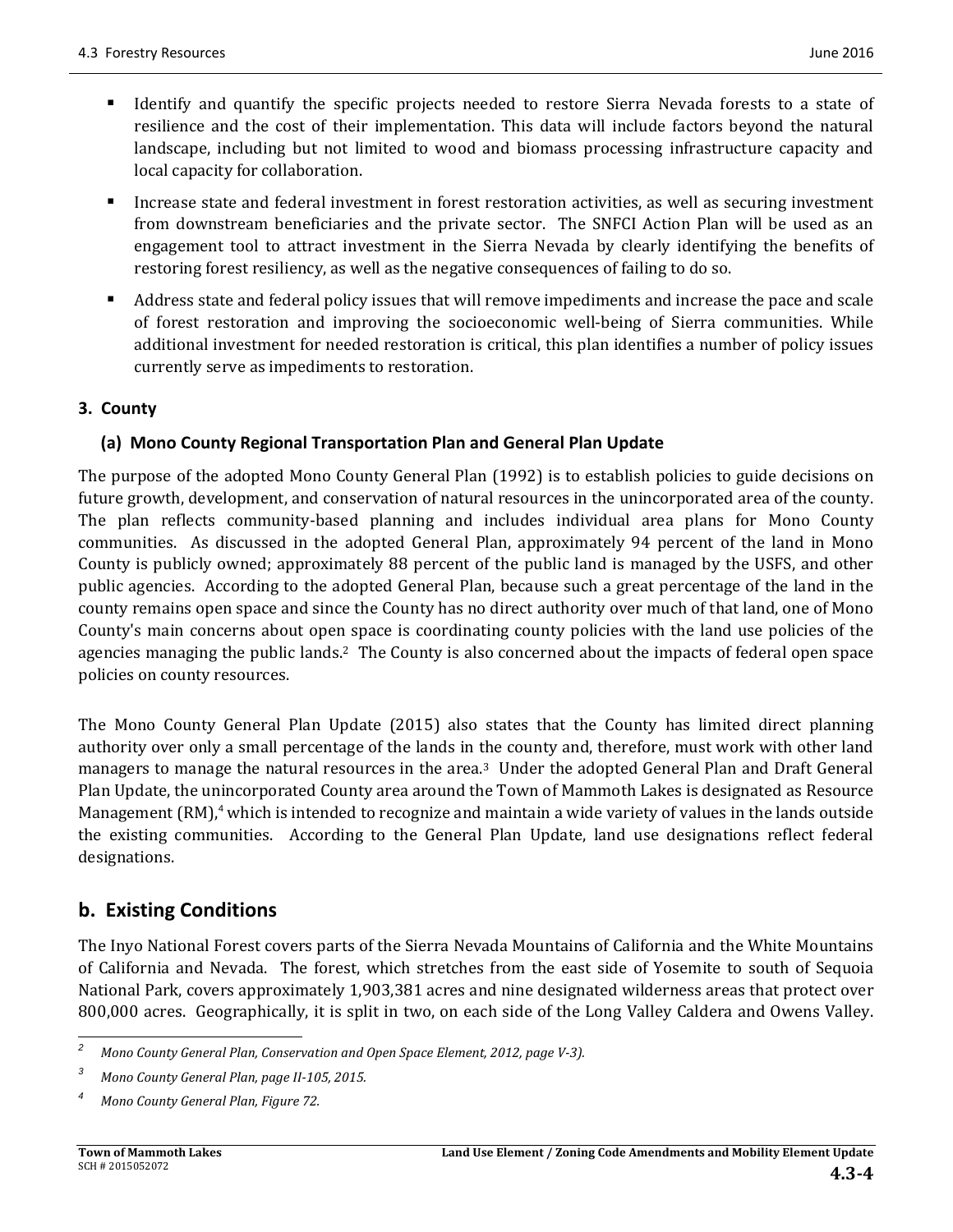The forest also harbors approximately 238,000 acres of old-growth forests, the most abundant of which are Lodgepole Pine and Jeffrey Pine, which occur in the Town of Mammoth Lakes and vicinity. Forest lands in the Sierra Nevada Mountains are used for recreational purposes or as timber and biomass harvested under state and federal regulations. The condition of existing forests has been impacted by climatological effects and drought in recent years. According to the SNC, Sierra forests and meadows play a role in ensuring water quality and reliability for the state and ongoing drought, rising temperatures, and changing precipitation patterns create an urgent situation for the forests and the state as a whole.<sup>5</sup> As discussed in the SNC's "Drought and the Sierra Nevada" report, Sierra forests are overgrown and unhealthy. Current drought conditions will likely increase the frequency of large, damaging wildfires. The SNC has listed USFS forests as having 75 percent "high severity" for wildfire and National Park Service forests as the lowest severity at 46 percent.<sup>6</sup> CalFire identified the East Sierra Subregion as having the smallest high priority landscape, with approximately 36,250 acres.<sup>7</sup> Forests to the north and northeast of the Town of Mammoth Lakes are shown as having low standing biomass per acre<sup>8</sup> and no productive forest priority for CalFire's "landscape priority for restoring forests from pest impacts" and low priority for preventing "future pest outbreaks in forests."<sup>9</sup> Forests in Mono County are also indicated by CalFire to have the lowest  $(0 - 1$  percent) watershed priority for restoration of wildfire damaged ecosystems.  $10$ 

However, dead and dying coniferous trees are evident throughout the Inyo National Forest. According to the Inyo National Forest website, drought is a major factor which has contributed to the population explosion of mountain pine beetle, which has resulted in broad areas of diseased and dying trees. This outbreak is estimated to have started in 2005 and still appears to be active. Areas of Inyo National Forest, such as White Wing Mountain, June Mountain, Rock Creek-Hilton Lakes, and Gibbs Lake have been severely infested, some sites losing up to 95 percent of overstory cover. Groups of up to 50 trees are found to be completely infested and dead. June Mountain appears the hardest hit, with beetle populations still moving east toward Highway 395.11

According to the SNC, the East Subregion of Sierra forests, including Mono County has the fewest acres of productive forestland (just over half a million acres) and the highest public ownership, including Inyo National Forest and Bureau of Land Management (BLM) Lands. These constitute approximately 97 percent of the forest ownership. According to SNC's System's Indicator report, productive forest types in Mono County are primarily "Eastside Pine," with small areas of "mixed conifer."<sup>12</sup> These resources occur in the region of June Lake and Mammoth Lakes, to the west and north and to the east/northeast of these areas in the mountain regions forming the edges of the Long Valley Caldera and Owen Valley. This area is generally framed by Mammoth Mountain on the west and Mono Lake Basin Road (State Route 120), between U.S. Route 395 and U.S. Route 6, to the north and east.

 

*<sup>5</sup> Sierra Nevada Conservancy, Drought and the Sierra Nevada, April 2015.*

*<sup>6</sup>* Sierra Nevada Conservancy, Op. Cit., Figure 7, Percentage of Acreage in Each Condition Class by Land Ownership, page 12.

*<sup>7</sup>* Sierra Nevada Conservancy, Op. Cit., Figure 8, Landscape Priority for Addressing Wildlife Threat by Subregion, page 14,

*<sup>8</sup>* Sierra Nevada Conservancy, Op. Cit., Figure 18, Forest Biomass - Tons of Standing Biomass per Acre, page 28.

*<sup>9</sup> Sierra Nevada Conservancy, Op. Cit., Figure 15 and 16, pages 22 and 23.* 

*<sup>10</sup> Sierra Nevada Conservancy, Op. Cit., Figure 13, page 19.* 

*<sup>11</sup> http://www.fs.usda.gov/main/inyo/learning/nature‐science, accessed September 1, 2015.*

 $12$  Sierra Nevada Conservancy, Op. Cit., Figure 1, Productive Forest Types in the SNC Region, page 5.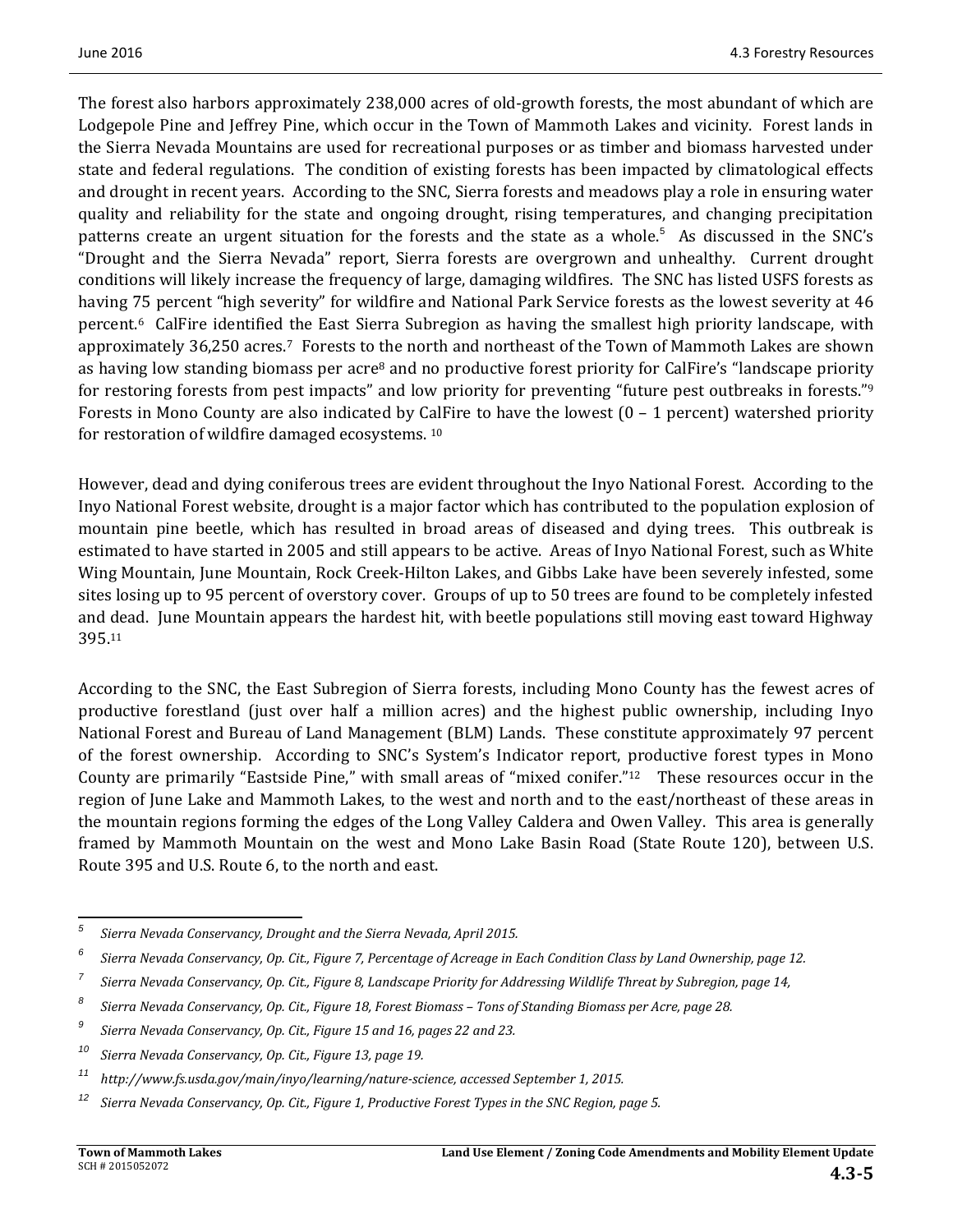# **2. METHODOLOGY AND THRESHOLDS**

## **a. Methodology**

The analysis focuses on the proposed improvements identified in the Mobility Element Update that could impact forestry resources. More specifically, the conceptual alignments shown in the Mobility Element Update (i.e., MUPs and roads) evaluated to determine if the conceptual alignments would cause the potential removal of forest trees or substantial timber resources. The evaluation of impacts describes the locations of new roads and MUPs within the Inyo National Forest and the potential effects on forest resources and the applicability of existing regulations pertinent to potential tree removal or loss. Where removal of trees is anticipated, mitigation measures are offered to reduce impacts discussed in the evaluation.

# **b. Thresholds**

For purpose of this EIR, the Town has utilized the checklist questions in Appendix G of the *CEQA Guidelines* as thresholds of significance to determine whether the Project would have a significant environmental impact regarding forestry resources. The Project would result in a significant impact to forestry resources if the Project would:

- **FOR-1** Conflict with existing zoning for, or cause rezoning of, forest land (as defined in Public Resources Code Section  $1220(g)$ ), timberland (as defined by Public Resources Code Section 4526), or timberland zoned Timberland Production (as defined by Government Code Section 51104(g)).
- **FOR**<sub>2</sub> Result in the loss of forest land or conversion of forest land to non-forest use.

The Land Use Element/Zoning Code Amendments would affect properties within the commercial districts in the Town's UGB. As such, the Land Use Element/Zoning Code Amendments would not affect lands that are zoned as forest land or forestry resources. Therefore, this section focuses on the improvements proposed as part of the Mobility Element Update.

## **c. Applicable General Plan Goals/Policies and Adopted Mitigation Measures**

The Town of Mammoth Lakes General Plan and Zoning Code address the effects of development within the Town. However, because the General Plan and Zoning Code do not address forestry resources within the Inyo National Forest, they are not applicable to the following environmental analysis. The Mitigation Monitoring and Reporting Program (MMRP) for the TSMP EIR contains the following mitigation measures that are applicable to the trails component of the Mobility Element Update, which are located within Inyo National Forest lands:

- **TSMM 4.A-3.B:** Mature, healthy, native trees shall be circumvented or avoided through the design of trail alignments to the extent feasible. The need for replacement of trees shall be evaluated and implemented based on Healthy Forest and Fire Safe Council principles.
- **TSMM 4.G-1:** As individual projects are implemented under the TSMP, the Town shall undertake actions when applicable to reduce the risk of wildfires. On National Forest lands, these actions shall be coordinated with the USFS to ensure consistency with that agency's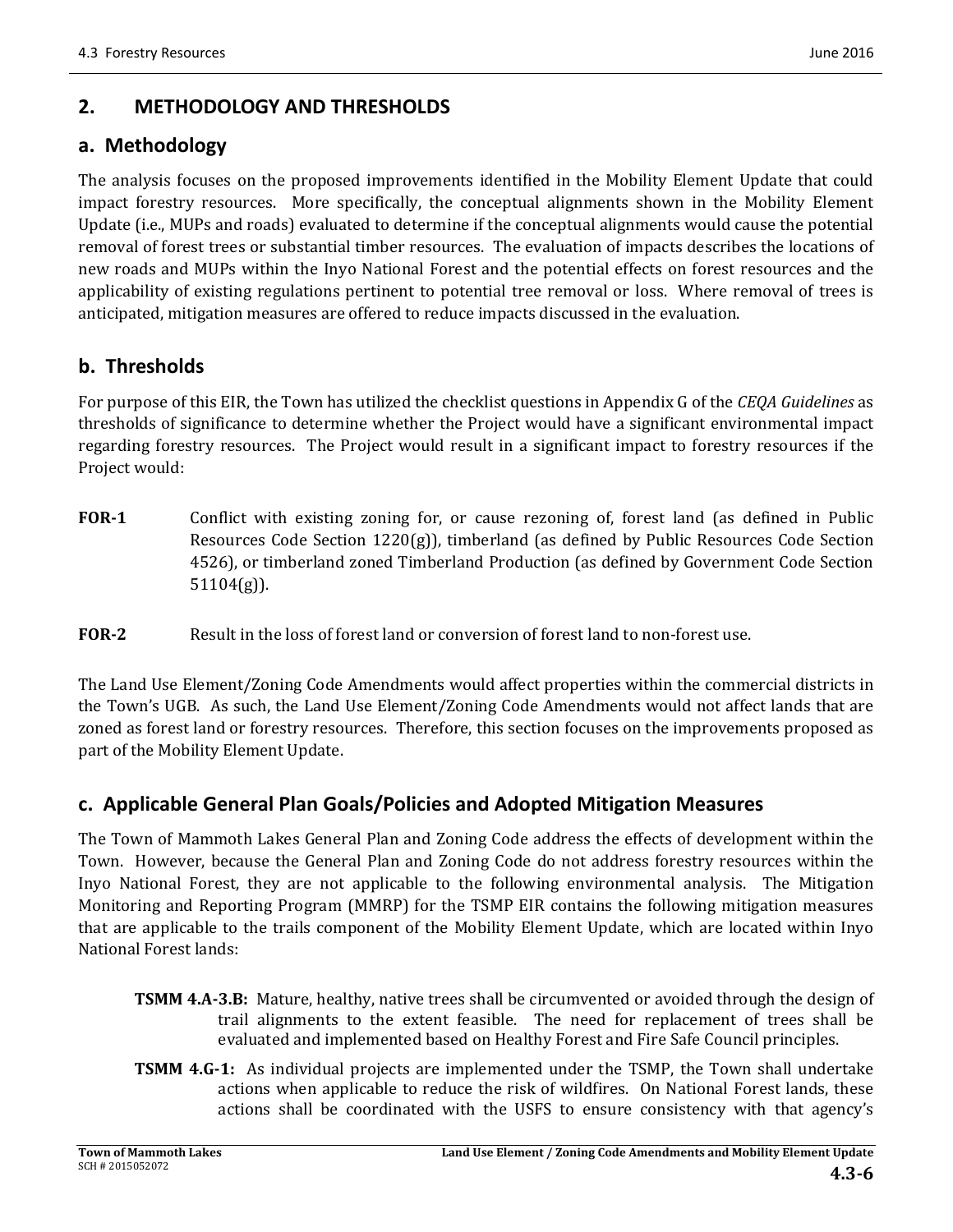standards and guidelines. Specific actions may include but are not limited to: 1) maintain and incorporate design features to facilitate use of MUPs and other facilities, where feasible and appropriate to accommodate emergency vehicles; 2) provide signage at trail heads and along trails relating to fire prevention (i.e., No Smoking signs, fire danger level signs); 3) provide fuel modification and other fuel treatment applications within Project Areas where appropriate;  $4$ ) ensure the maintenance and patrol of trails in the Project Area; and, 5) enforce curfews or other rules to limit unwanted activity in Project Areas during daylight hours and after-hours.

## **3. ENVIRONMENTAL IMPACTS**

**Threshold FOR-1:** The project would result in a significant impact if the project would conflict with existing zoning for, or cause rezoning of, forest land (as defined in Public Resources Code Section  $1220(g)$ ), timberland (as defined by Public Resources Code section 4526), or timberland zoned Timberland Production (as defined by Government Code Section  $51104(g)$ ).

*Impact Statement FOR‐1: The Mobility Element Update proposes the construction of new streets and MUPs within the Inyo National Forest lands that could potentially conflict with the designated forest use. However, the NFMA allows for permitted special use rights of way easements in which environmental and administrative effects are appropriately addressed. With compliance with the requirements of NFMA, the Project would be allowed within National Forest lands and would not conflict with designated forest uses or cause the rezoning of forest lands.* 

The Mobility Element Update proposes the construction of new streets, including streets to the north of Main Street, in the vicinity of the Old Mammoth Road north terminus, and the construction or extension of MUPs outside the UGB. Anticipated new or extended MUPs within the Inyo National Forest include MUP's along Mammoth Scenic Loop, extensive new MUPs in the Shady Rest Park area, a MUP around Lake Mary and a MUP to the south of the Snowcreek Area. New streets and MUPs outside the UGB would extend into Inyo National Forest land surrounding the Town of Mammoth Lakes. However, no new roadways or MUPs under the Mobility Element Update would encroach into USFS "Wilderness" areas, which are more highly restrictive than the nearby Inyo National Forest lands. No other public or private properties outside the UGB, such as BLM or Los Angeles Department of Water and Power (LADWP) lands would be affected by new road or trail projects. Under the Mobility Element Update, no stands of forest trees that are not within the future road and MUP rights of way would be removed for commercial timber or other uses.

Because National Forest lands are designated for the maintenance of forest resources, any development within the National Forest, including the construction of streets and trails that would result in the potential removal of trees, would potentially conflict with the National Forest designation and be subject to the requirements of the NFMA. The NFMA prohibits the cutting or otherwise damaging of any timber, tree, or other forest product, except as authorized by a special-use permit. The special-uses program authorizes uses on national forest land that provide a benefit to the general public and protect public and natural resources values. NFMA allows a permit to be issued to authorize an otherwise prohibited or restricted activity or impose a public use limit, if the activity would be consistent with applicable legislation, federal regulations and administrative policies, and based upon a determination that public health and safety, environmental or scenic values, implementation of management responsibilities, or proper allocation and use of facilities would not be adversely impacted. The NFMA also establishes the scope of special use permits on National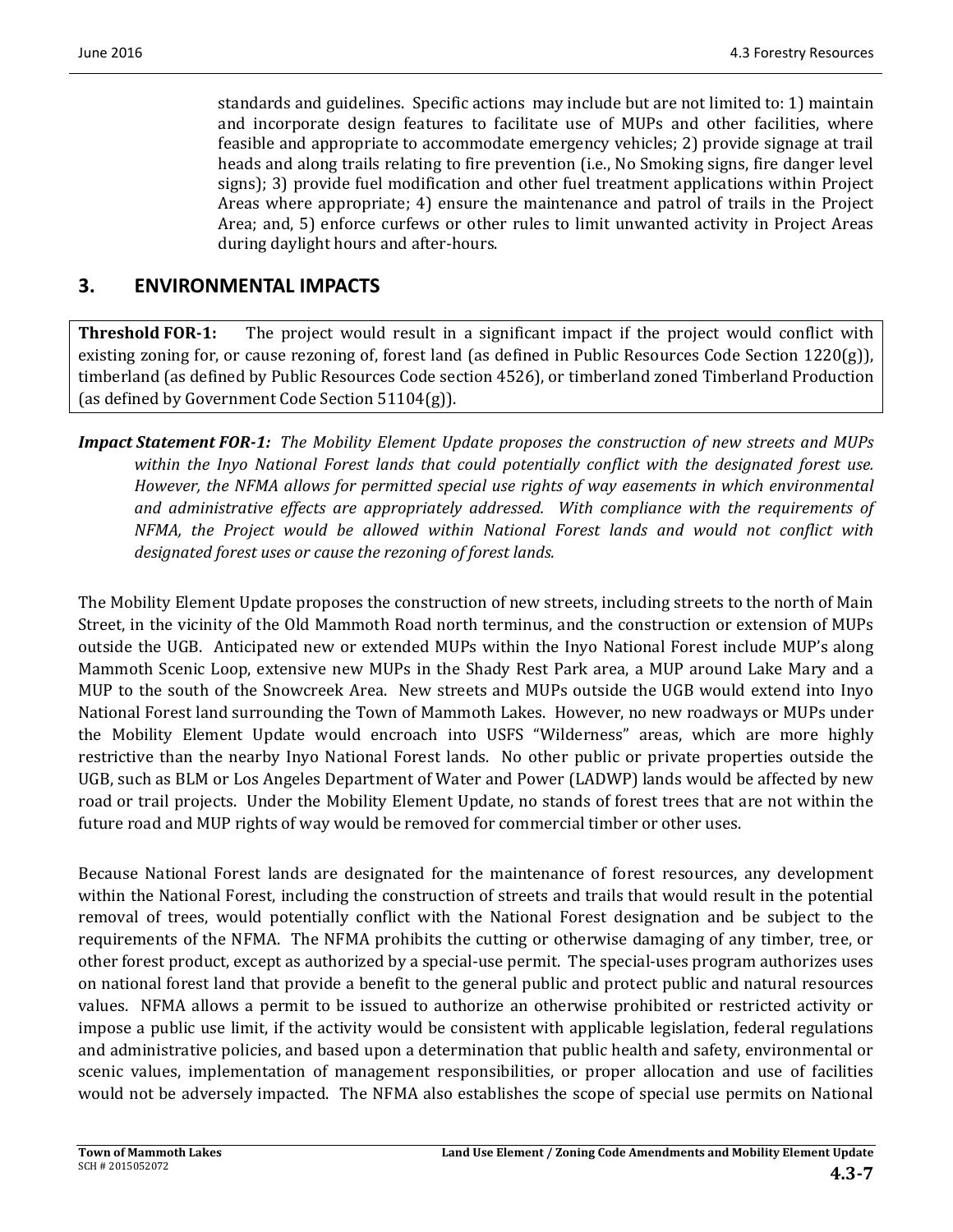Forest lands, which under 36 CFR251.53 (j) allows temporary or permanent easements for road rights-ofway over lands and interests in land administered by the Forest Service.

The proposed roadways and MUPs would qualify as special uses under the NFMA. The adopted mitigation measures, which are incorporated into the Project from the MMRP for the TSMP, would reduce environmental and scenic effects of the proposed MUPs to less than significant levels. The reduction of a Project's environmental impacts is a key requirement of the NFMA in allowing a special use. Environmental impacts and any respective mitigation measures associated with new street development are addressed throughout the analyses contained in this Draft EIR. In particular, Sections 4.1, Aesthetics, and 4.4, Biological Resources, of this Draft EIR provide analyses of the proposed street improvements relative to visual impacts and impacts on biological resources. As described in the respective sections of this Draft EIR, the Mobility Element Update would not result in adverse environmental and scenic effects. In addition, management responsibilities of public uses, new streets and MUPs would be assumed by the Town of Mammoth Lakes. The use and allocation of facilities would be appropriately managed as required under the NFMA. As such, these uses would be consistent with the NFMA requirements for permitted easements and would not conflict with the National Forest designation or cause the rezoning of National Forest lands to other uses.

The Project would also be consistent with the objectives of the LRMP, which comprises the regional forest area around the Town of Mammoth Lakes. The applicable LRMP policy is to identify and program dispersed trail facilities in the Mammoth Lakes Basin, including opportunities for mountain bike trails within the Management Area and to interface the trail system with the community. Because the Mobility Element Update would be consistent with the requirements of the NFMA and with the objectives of the LRMP, it would not conflict with the objectives of the Inyo National Forest's designated uses. Impacts with respect to forest land would be less than significant.

#### **Mitigation Measures**

Impacts related to forestry resources zoning would be less than significant and no mitigation measures are necessary. 

**Threshold FOR<sup>2</sup>:** The Project would result in a significant impact if the Project would result in the substantial loss of forest land or conversion of forest land to non-forest use.

**Impact Statement FOR-2:** The development of new streets and MUPs could result in the removal of trees within the Inyo National Forest. The Project would not involve large tracts of forest lands or any *associated removal of trees for timber. With the implementation of adopted and proposed mitigation* measures, the Project would not result in the substantial loss of forest land or conversion of forest land *to non‐forest use.* 

Roadways outside the UGB would be limited to a few streets to the north of Main Street in the proximity of the Main Street/Old Mammoth Road intersection. MUPs would extend into forested areas along the Mammoth Scenic Loop, multiple paths in the Shady Rest Park area, and around Lake Mary. Because these areas are heavily forested, the development of trails and the roads would result in the removal of forest trees. The final design for the proposed MUPs would comply with TSMM 4.A–3.B, which requires that healthy, native trees would be circumvented or avoided through the design of trail alignments to the extent feasible. Mitigation Measure FOR-1, below, would provide similar consideration in the final alignment of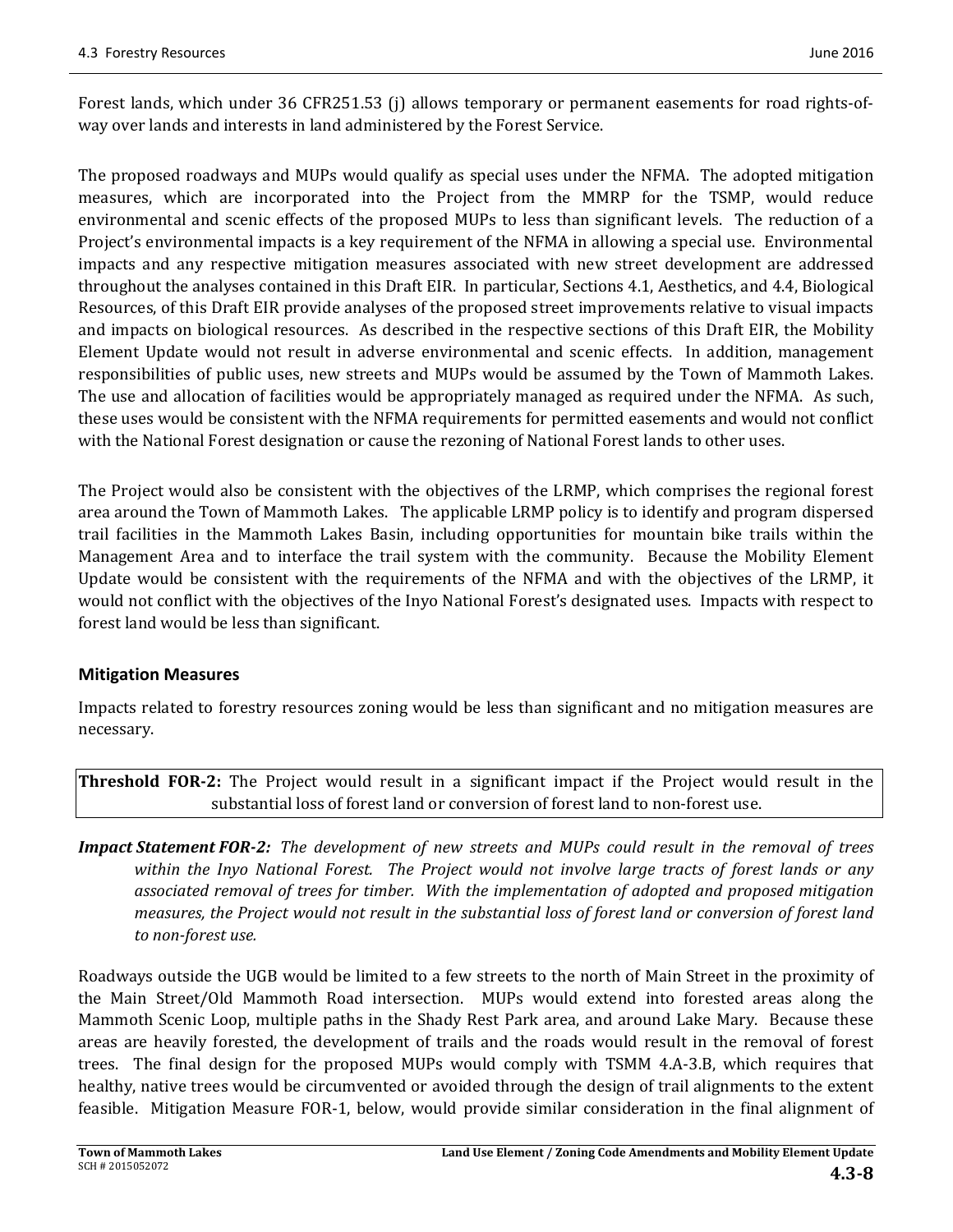future streets in the National Forest land. The lands along the edges of the future roadways and MUPs within Inyo National Forest land are not intended for other development or conversion of forest land to non-forest uses. With the implementation of these measures, the removal of forest trees for future street and MUP rights of way would not result in the substantial loss of forest land or conversion of forest land to non-forest use alignments.

The location of roads and trails within the Inyo National Forest would also have the secondary effects of exposing forest land to human-caused fire and, as such, a potential loss of forestry resources. TSMM 4.G-1 would reduce this potential effect to a less than significant level in relation to new road and trail development. Because this implementation measure would address increased risk of wildfire and the rights of way easements through forest lands would not affect large tracts of contiguous forest trees adjacent to the MUPs or road alignments, impacts with respect to the loss of forestry resources would be less than significant.

#### **Mitigation Measures**

The roadway alignments could result in the removal of trees on the National Forest land, which could result in a significant impact. Therefore, the following mitigation measure is recommended.

**MM FOR-1:** Mature, healthy, native trees shall be circumvented or avoided through the design of roadway alignments to the extent feasible. The need for replacement of trees shall be evaluated and implemented based on Healthy Forest and Fire Safe Council principles.

## **4. CUMULATIVE IMPACTS**

The Town of Mammoth Lakes current related projects are not located within USFS lands or other areas with forestry resources and, as such, would not significantly impact forestry resources. The construction of any other private or public development projects within National Forest lands would be considered related in that these projects could result in the removal of forest trees. Under the Town's Parks and Recreation Master Plan, the Town would potentially expand services on Inyo National Forest lands in Shady Rest Park, Mammoth Creek Park East, and Sherwin Area Recreation Master Plan (SHARP) area. The MND developed for the Town of Mammoth Lakes Parks and Recreation Master Plan found that potential development of these parks would have less than significant impacts on forestry resources<sup>13</sup> The Mono County Master Plan anticipates expanded recreational facilities in the June Lake Loop, a forested area in the Inyo National Forest located approximately 10.5 miles to the northwest of the Town of Mammoth Lakes. The Mono County Regional Transportation Plan and General Plan Update did not identify any potential impacts on forestry resources resulting from the County General Plan Buildout, including the June Lake Loop.<sup>14</sup>

Any expansion of Town of Mammoth Lakes and Mono County recreational facilities in the Inyo National Forest would be subject to special permit approvals under the NFMA, which is intended to protect forestry resources. The analysis above determined that potential trails and roads within USFS lands under the Mobility Element Update would not result in significant impacts on forestry resources. A special use permit under NFMA authorizes uses on national forest land that provide a benefit to the general public and do not

 *<sup>13</sup> Town of Mammoth Lakes, MND for the Parks and Recreation Master Plan, 2012.* 

*<sup>14</sup> County of Mono, Regional Transportation Plan and General Plan Update EIR, July 31, 2015.*